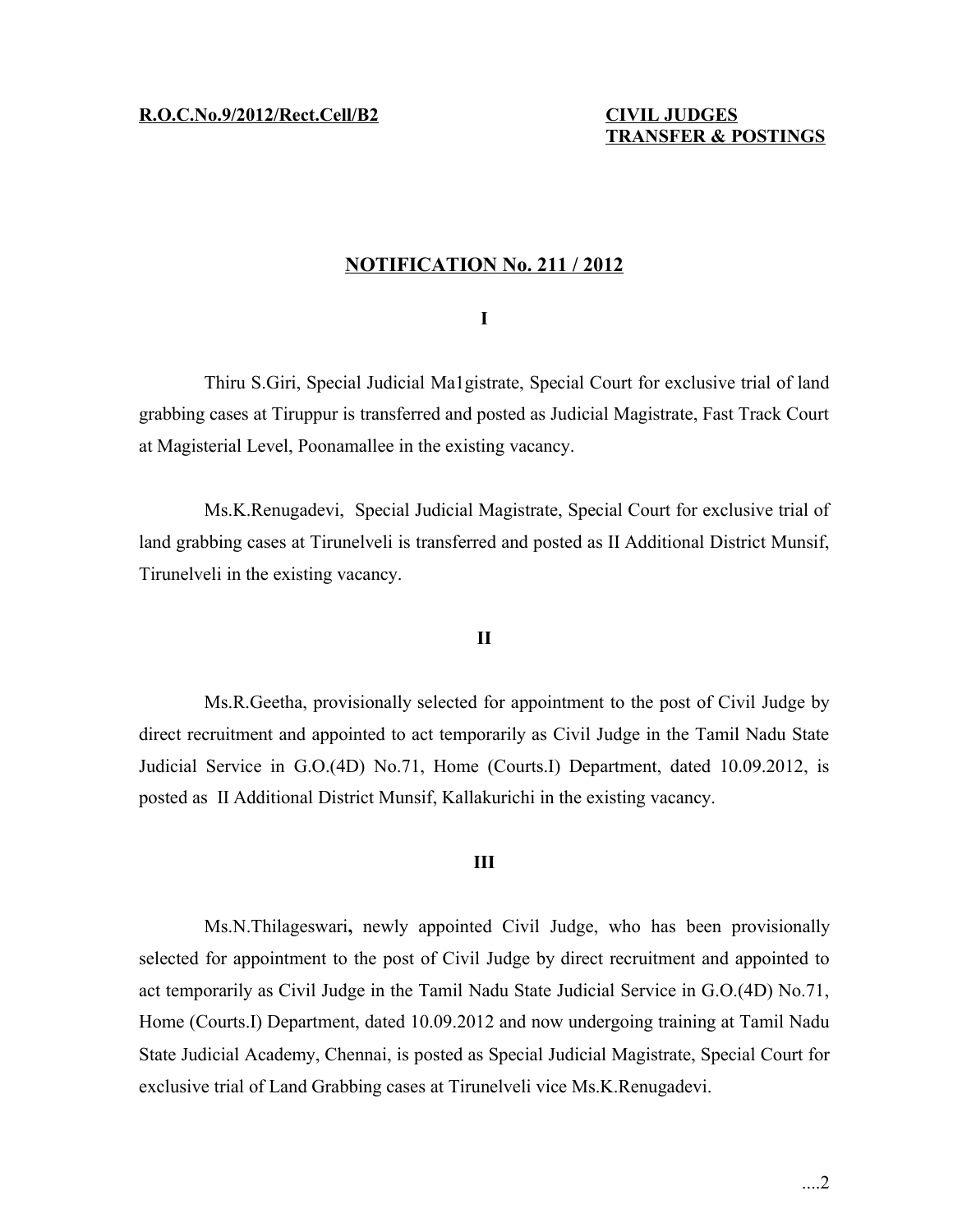Thiru.P.Shunmuga Raj**,** newly appointed Civil Judge, who has been provisionally selected for appointment to the post of Civil Judge by direct recruitment and appointed to act temporarily as Civil Judge in the Tamil Nadu State Judicial Service in G.O.(4D) No.71, Home (Courts.I) Department, dated 10.09.2012 and now undergoing training at Tamil Nadu State Judicial Academy, Chennai, is posted as Judicial Magistrate, Tirukoilur in the existing vacancy.

Thiru.R.Rajavelu**,** newly appointed Civil Judge, who has been provisionally selected for appointment to the post of Civil Judge by direct recruitment and appointed to act temporarily as Civil Judge in the Tamil Nadu State Judicial Service in G.O.(4D) No.71, Home (Courts.I) Department, dated 10.09.2012 and now undergoing training at Tamil Nadu State Judicial Academy, Chennai, is posted as Special Judicial Magistrate, Special Court for exclusive trial of Land Grabbing cases at Tiruppur vice Thiru.S.Giri.

# DATED: 07.12.2012. REGISTRAR GENERAL.

# HIGH COURT, MADRAS. Sd/- G.CHOCKALINGAM

## **To**

- 1. Thiru.S.Giri, Special Judicial Magistrate, Special Court for exclusive trial of Land Grabbing Cases at Tiruppur.
- 2. Ms.K.Renugadevi, Special Judicial Magistrate, Special Court for exclusive trial of Land Grabbing Cases at Tirunelveli.
- 3. Ms.R.Geetha, Newly appointed Civil Judge.
- 4. Ms.N.Thilageswari, Trainee Civil Judge.
- 5. Thiru.P.Shunmuga Raj, Trainee Civil Judge.
- 6. Thiru.R.Rajavelu, Trainee Civil Judge.
- 7. The Special Judicial Magistrate, Special Court for exclusive trial of Land Grabbing Cases at Tiruppur.
- 8. The Special Judicial Magistrate, Special Court for exclusive trial of Land Grabbing Cases at Tirunelveli.
- 9. The Judicial Magistrate, Fast Track Court at Magisterial Level, Poonamallee.
- 10.The II Additional District Munsif, Tirunelveli / Kallakurichi.
- 11.The Judicial Magistrate, Tirukoilur.
- 12.The Principal District Judge, Tiruppur / Tirunelveli / Tiruvallur / Villupuram.
- 13.The Chief Judicial Magistrate, Tiruppur / Tirunelveli / Tiruvallur / Villupuram.
- 14.The Senior Accounts Officer (GAD-IV), O/o the Principal Accountant General (A & E), Chennai-18.
- 15.The Treasury Officer, Tiruppur / Tirunelveli / Tiruvallur / Villupuram.